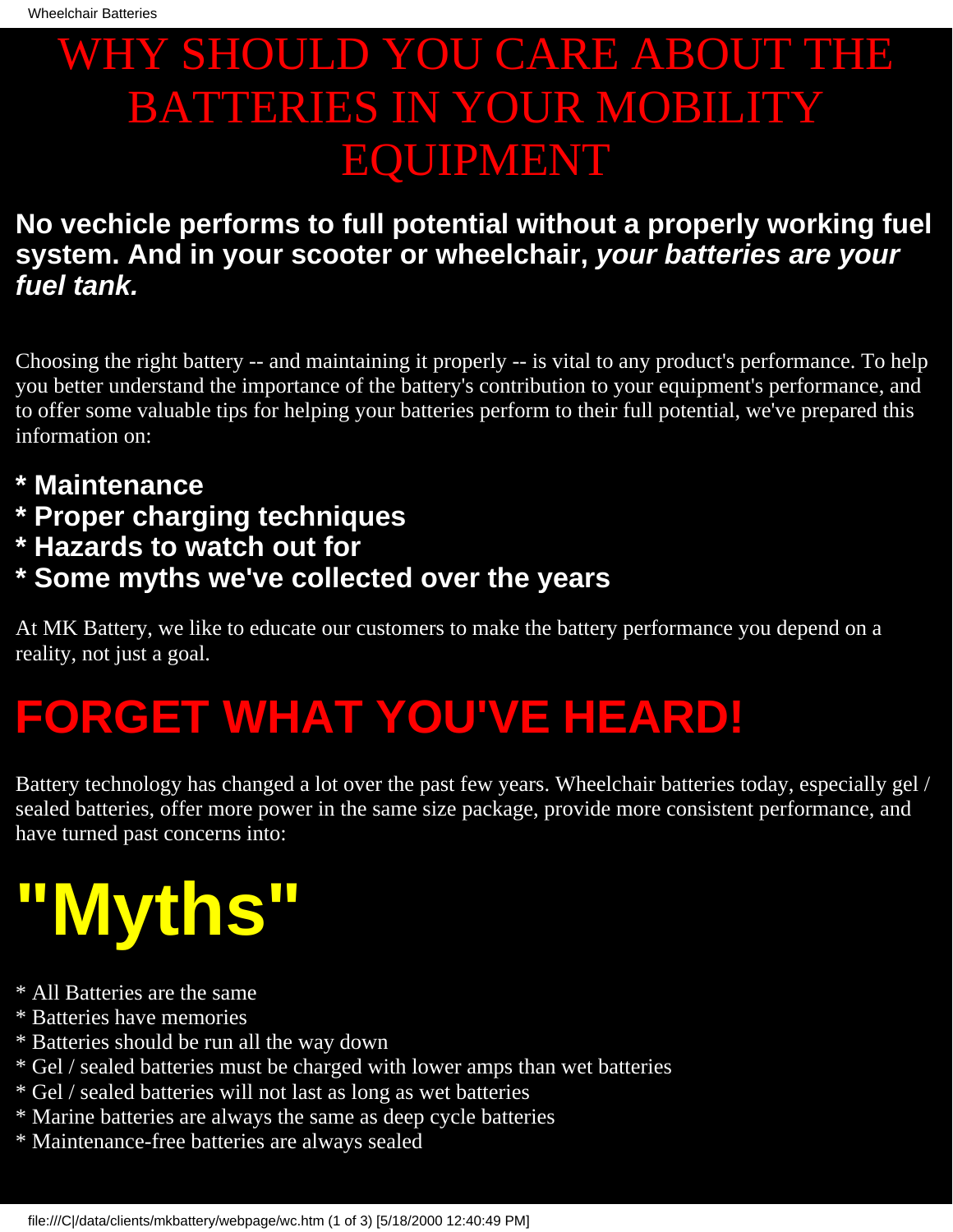\* Putting batteries on concrete will cause them to discharge

### **BATTERY TYPES**

#### **(What does it all mean anyway?)**

There are several important terms to describe batteries. What is the difference between deep cycle and SLI? What about wetlead acid versus gel / sealed?

It's really very simple: Deep cycle batteries are those designed to be regularly discharged and recharged. SLI, or automotive-type starting batteries, are for rapid bursts of power after which they are quickly recharged by an alternator. Many marine batteries are actually SLIs, and **SLI batteries have no application in wheelchair use.**

### **YOU WANT DEEP CYCLE AND YOU WANT GEL / SEALED**

Although wet lead acid batteries are less costly than gel / sealed and can provide about 10% more running time (given equal size batteries), wet lead acid are high maintenance. Plus, they are a significantly higher safety riskdue to the increased potential of battery acid contact and / or explosion.

Gel / sealed batteries, on the other hand, are far safer and are approved for all means of transportation.

Gel / sealed batteries are always maintenance free. And high quality gel / sealed batteries have the same or greater - life potential as high quality wet lead acid products. How long should batteries last? On average, 1 to 1 1/2 years if maintained properly.

### **THERE IS A DIFFERENCE IN QUALITY**

Many companies make claims about their batteries. But the MK label is your assurance of the highest quality battery products for your mobility equipment. Almost half of all rehab equipment suppliers and all major wheelchair manufacturers use MK batteries. When you compare, MK is the obvious choice.